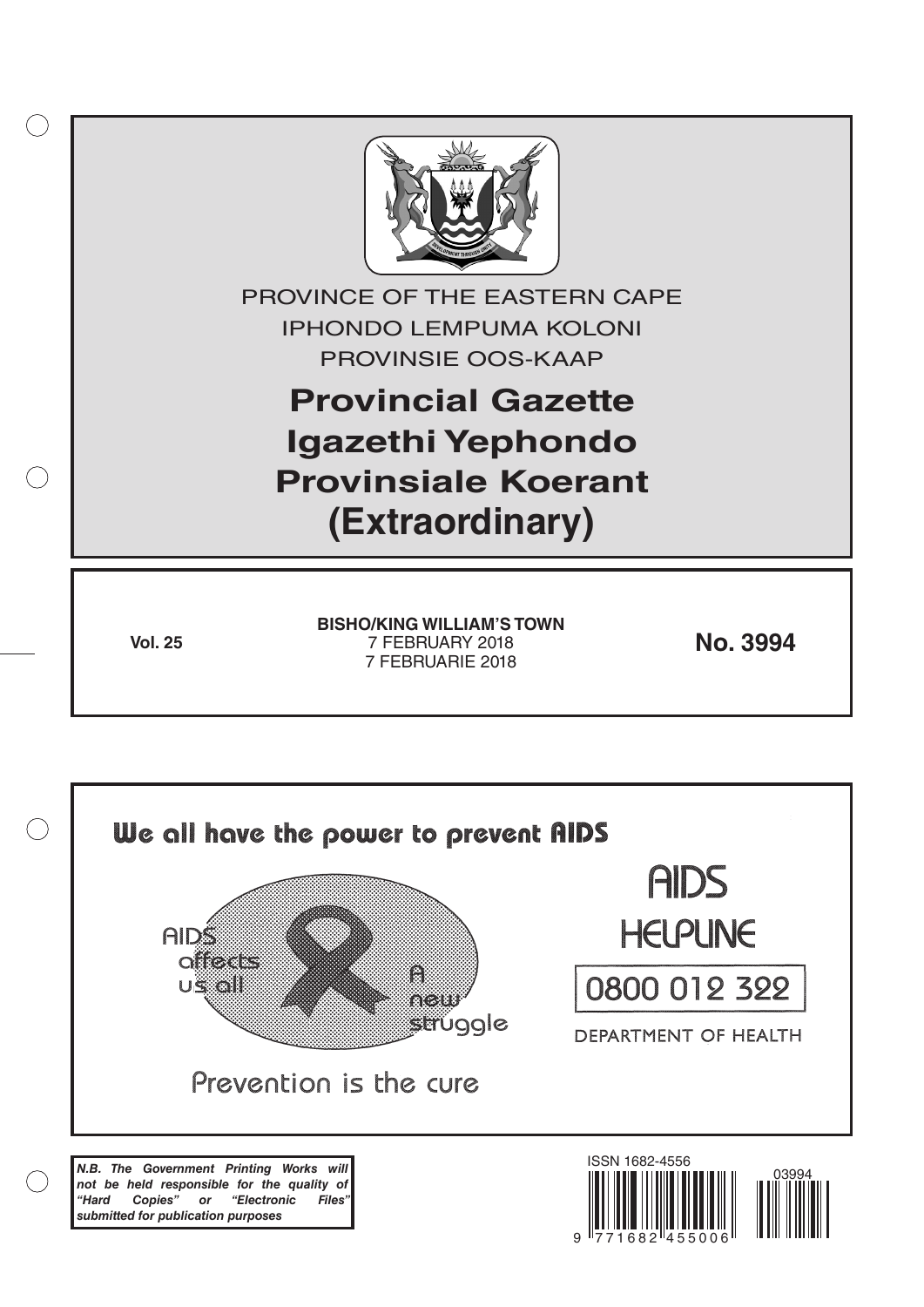## **IMPORTANT NOTICE:**

**The GovernmenT PrinTinG Works Will noT be held resPonsible for any errors ThaT miGhT occur due To The submission of incomPleTe / incorrecT / illeGible coPy.**

**no fuTure queries Will be handled in connecTion WiTh The above.**

### **CONTENTS**

|    |                                                                                                     | Gazette<br>No. | Page<br>No. |
|----|-----------------------------------------------------------------------------------------------------|----------------|-------------|
|    | LOCAL AUTHORITY NOTICES • PLAASLIKE OWERHEIDS KENNISGEWINGS                                         |                |             |
| 20 | Disaster Management Act (57/2002): Renewal of declaration of a Local State of Disaster in the Kouga | 3994           |             |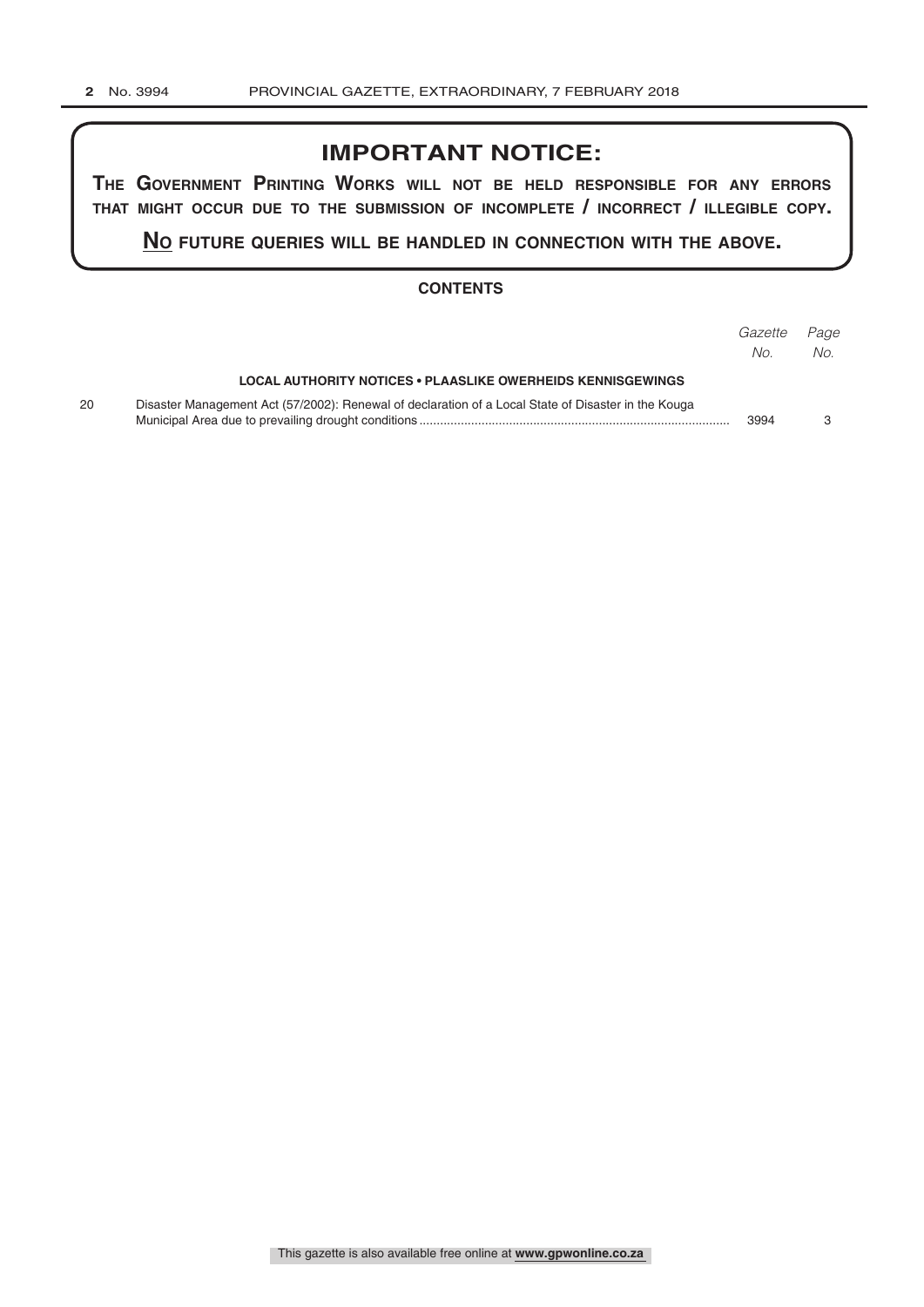# Local Authority Notices • Plaaslike Owerheids Kennisgewings

**LOCAL AUTHORITY NOTICE 20 OF 2018** 



Cape St Francis Hankey Humansdorp Jeffreys Bay Loerie Oyster Bay Patensie St Francis Bay Thornhill

Postal: PO Box 21, Jeffreys Bay, 6330 Tel: 042 200 2200 / 042 200 8300 Fax: 042 200 8606 Email: registry @kouga.gov.za Website: www.kouga.gov.za

### **PROVINCE OF THE EASTERN CAPE**

#### **KOUGA LOCAL MUNICIPALITY (EC108)**

#### **NOTICE 17/2018**

## **RENEWAL OF DECLARATION OF A LOCAL STATE OF DISASTER IN THE KOUGA MUNICIPAL AREA DUE TO PREVAILING DROUGHT CONDITIONS**

NOTICE IS HEREBY GIVEN that, in terms of Section 55(1) of the Disaster Management Act (Act 57 of 2002), the Kouga Municipality, Eastern Cape, intends to declare the Kouga Municipal Area of Jurisdiction, a Local State of Disaster, due to prevailing drought conditions.

At a Special Council Meeting held on 1 February 2018 an item on the abovementioned matter was tabled, whereby the Council resolved as follows:

> i) That Council, in terms of Section 55(1) of the Disaster Management Act No57 of 2002, renew the declaration of a local state of disaster.

- ii) That Administration arranges for the gazetting of said declaration in the provincial gazette.
- iii) That the Sarah Baartman District Municipality be informed accordingly.
- iv) That a schedule of Council resources, personnel and funds be allocated for the implementation of water conservation and demand management initiatives, to reduce water usage.
- v) That application be made to provincial and national government for

additional funds to assist Kouga Municipality with the implementation of emergency measures.

**C. DU PLESSIS C. DU PLESSIS MUNICIPAL MANAGER** 6330

P.O. Box 21